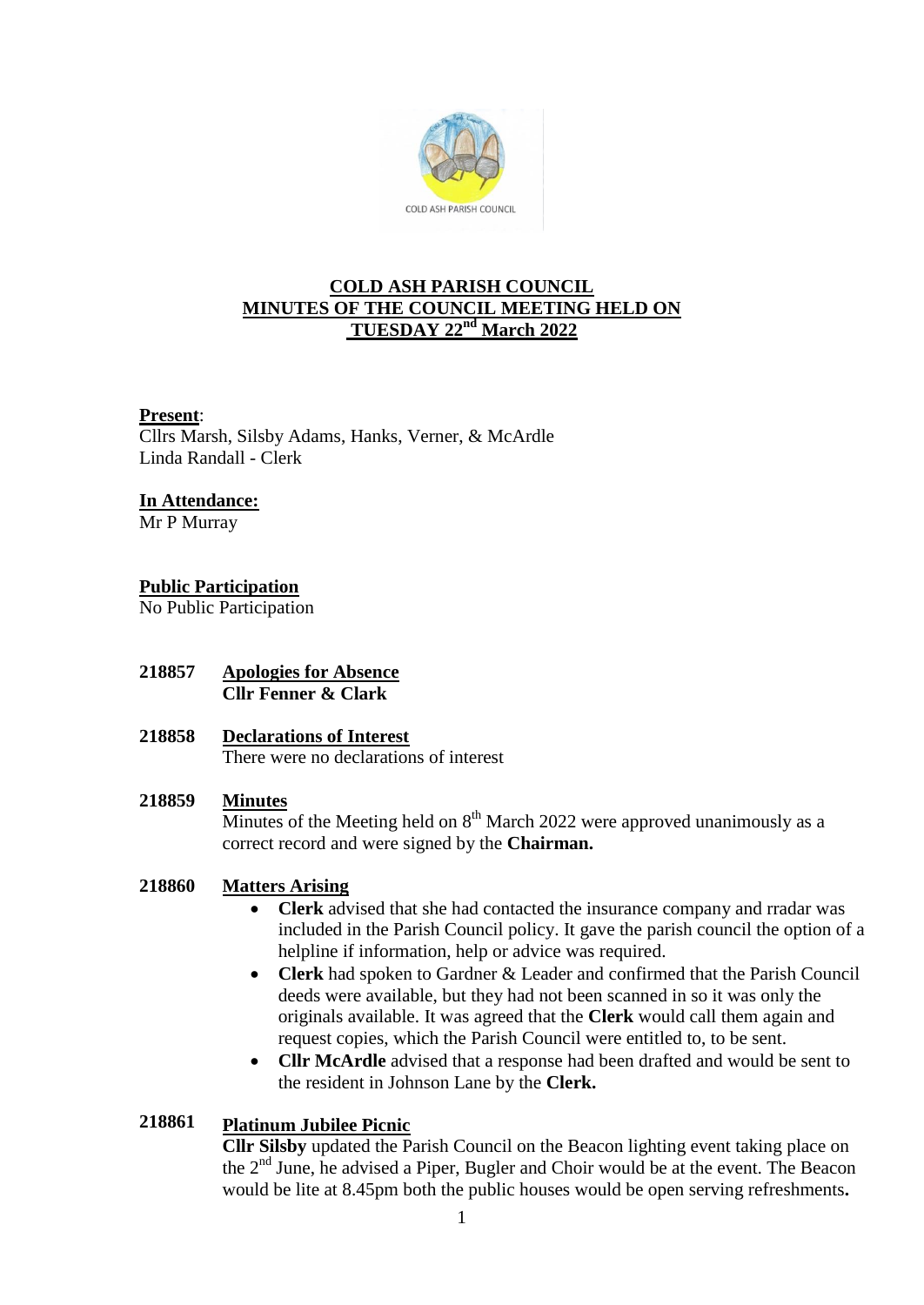**218862** The arrangements for the picnic which is scheduled to take place on Saturday  $4<sup>th</sup>$  June were nearly finalised, it was scheduled to start at 12.00pm and finish at 9.00pm**. Clerk** advised that the waste bins had been ordered from Grundon. The committee had another meeting on the 28<sup>th</sup> March once that had taken place **Cllr Silsby** would update with final plans. The committee had asked if the Parish Council were happy for any cheques received for the picnic could be made out to the Parish Council and kept with the remainder of the money allocated to the event. The Parish Council agreed to this request. **Cllr Silsby** also asked if the Parish Council would be able to contribute further funds to the amount, **Cllr Marsh** said he had understood that residents would be bring their own food and equipment so was not sure what further monies would be required. So far eight bands were playing at the event, one of the public houses had agreed to set up a bar and pizza oven, this would be covered by their own licence, there was also talk of classic cars attending the event this was to be confirmed. Parking would be at the far end of the Recreation Ground but this was subject to weather conditions in June. **Cllr Silsby** advised that insurance would be taken out via the current insurers of the Parish, **Cllr Marsh** asked if a claim was made would this impact the Parish Council insurance. **Clerk** would call insurers and confirm and advise **Cllr Silsby**. **Cllr McArdle** advised that the football manager was keen to be involved in the event. Downe House school had also shown interest but so far the committee had been unable to contact them.

#### **218863 Street Furniture**

Councillors agreed to a new noticeboard for Southend. It was also agreed to purchase two new large dog bins for the Recreation Ground. **Clerk** would organise this.

#### **218864 Annual Parish Meeting**

Discussion took place regarding the agenda for the Annual Parish Meeting. It was agreed to include an update from the NDP steering group, also projects and a presentation around what the Parish Council do and the current vacancies, it was agreed to ask **Cllr Fenner** to present these items. **Cllr Silsby** would ask a Jubilee committee member to give a brief update on the Beacon Event and Picnic. The Football Club would also be approached to give a short presentation. Although speeding issues had been raised by a resident, Councillors agreed this matter would be better placed at a Parish Council formal meeting. **Clerk** would write to the residents and ask them to attend a meeting where their views could be heard and discussed.

#### **218865 Parish Council Facebook Page**

Parish Councillors discussed using a Facebook page to get information to parishioners. **Cllr Marsh** would create a page, but any responses would be sent via normal email channels to the **Clerk**. Councilors agreed to this idea.

## **218866 WAG Usage**

**Cllr McArdle** advised that he had been approached with a request to use the Wildlife Allotment Garden for an Easter Egg hunt. Councillors agreed to this request. **Clerk** would advise the resident

#### **218867 Recreation Ground Usage**.

A request had been received for the Recreation Ground to be used by the refugees, currently residing at the Regency Park Hotel, to play football twice weekly in the afternoon. Councillors agreed to the request **Clerk** would speak to the organizer to obtain more information.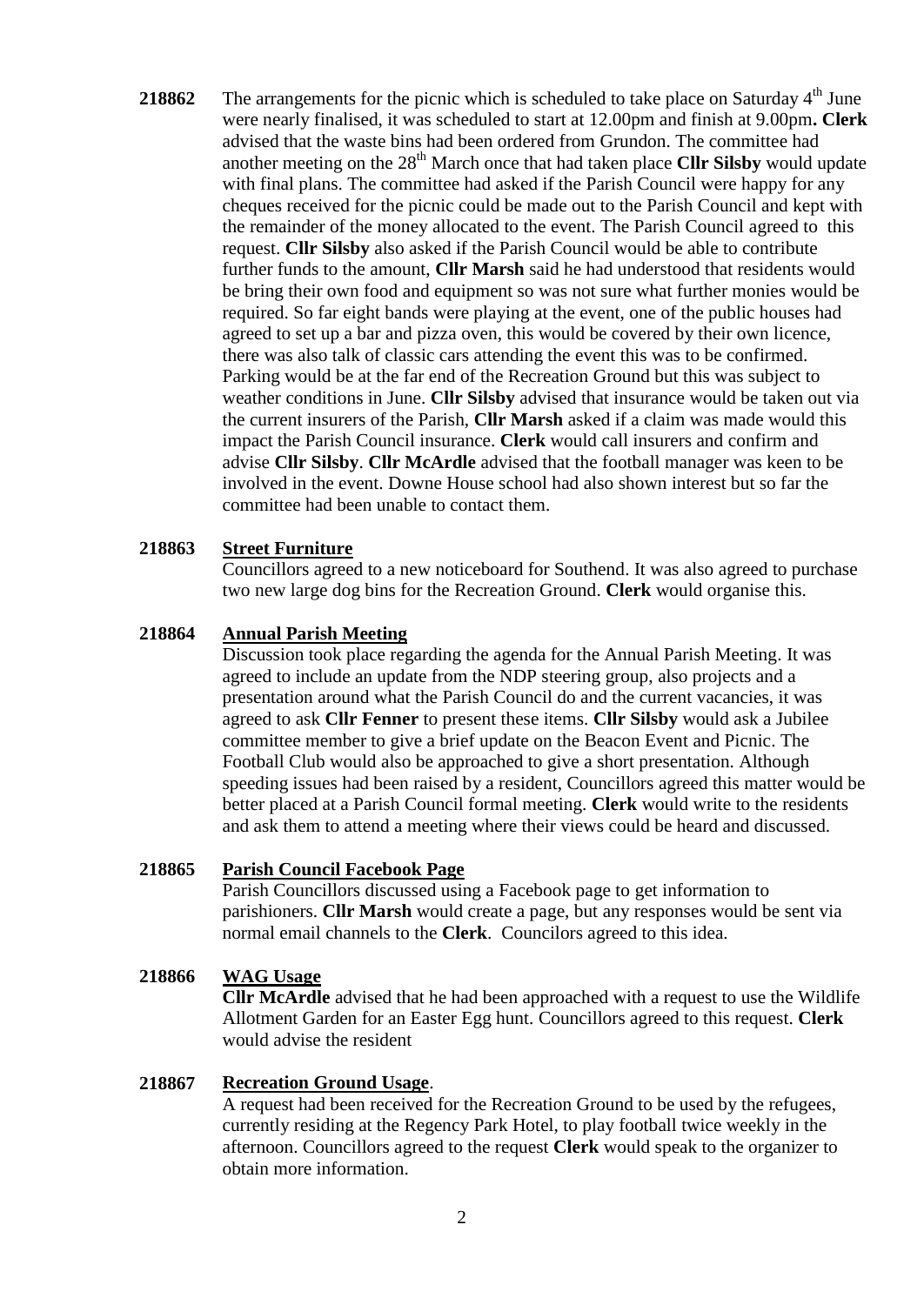## **218868 NDP Update**

**Cllr McArdle** gave an update on the recent meetings taken place by the steering group; he advised that the last meeting had not been quorate so it had been an informal meeting. He reminded Councillors of the NDP update on the 29th March. The session would be to make sure that everyone was comfortable with the draft NDP and agreement to send to WBC. He advised he had spoken to a contact at WBC who advised that due to work load WBC would not be able to look at it for at least 4 weeks. This would then be reviewed and changes could be made before going to regulation 14. He also asked for the Parish Councils thoughts on the request by a resident for Assets of Community Value. After a discussion it was agreed to respond to the resident giving them the various options that could be considered by members of the community. **Cllr McArdle** agreed to draft this response.

### **218869 Finance Update**

Members noted the updated payments.

### **a) Planning Matters**

## **Planning Applications**

**22/00381/HOUSE** Wyldwood Bucklebury Alley - *Retrospective Householder application for the erection of decking* **No Objection - Unanimous**

**22/00380/HOUSE** Wyldwood Bucklebury Alley - *Retrospective: Householder application for the erection of a detached domestic storage shed (outbuilding) (retrospective).* **No Objection - Unanimous**

**22/00378/HOUSE** Wyldwood Bucklebury Alley - *Retrospective application for the erection of a detached home office and games room (outbuilding)* **No Objection - Unanimous**

### **b) Planning Decisions** –

**22/00061/HOUSE** 4 Laud Close Newbury RG14 2SL -Two storey side extension extending into the rear of the existing garden. **REFUSED** *Previous Parish Council Comments - No Objection – Unanimous Comments – Cold Ash Parish Council request that the Planning Officer consults with the Highways Officer to check how close proposed extension is to the public footpath.*

**21/03241/HOUSE** 6 Sewell Close Cold Ash *- Single storey extension and Alterations to provide accessible accommodation.* **APPROVED** *– Previous Parish Council Comments - No Objection – Unanimous*

**21/03247/HOUSE** Arbor Low Bucklebury Alley - *Two storey front and rear extensions* **APPROVED** *– Previous Parish Council Comments - No Objection - Unanimous*

#### **c) Appeals**

**APP/W0340/W/21/3279937 21/01203/REM Land Adjacent to Summerfield** The Ridge Cold Ash – Section 73 application for removal/variation of conditions 1 (approved plans), 5 (Instant hedge) and 6 (gates) of approved 19/00832/REM - Approval of reserved matters following outline permission 6/02529/OUTD - Change of use of part of existing agricultural field to residential and the erection of 5 no.